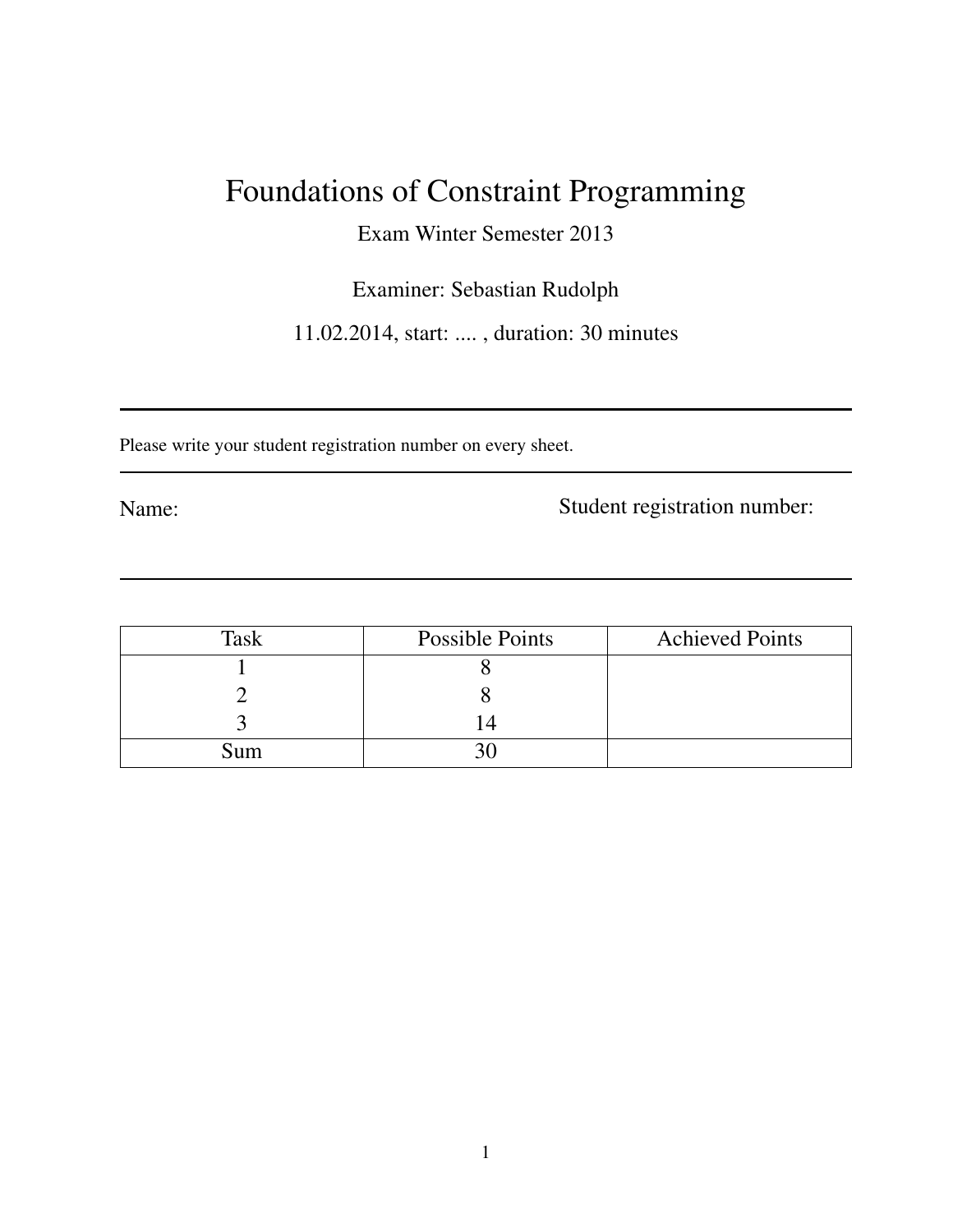*Futoshiki*, or *More or Less*, is a logic puzzle game from Japan. Its name means "inequality". The puzzle is played on a 5 x 5 square grid. The objective is to place the numbers 1 to 5 such that each row, and column contains each of the digits 1 to 5. Some digits are given at the start. In addition, inequality constraints are also initially specified between some of the squares, such that one must be higher or lower than its neighbour. These constraints must be honoured as the grid is filled out.

Formalize the Futoshiki problem on the right as a constraint satisfaction problem. Do not solve the problem (at least there will be no points for the solution).



### $Task 1.$  (8 points)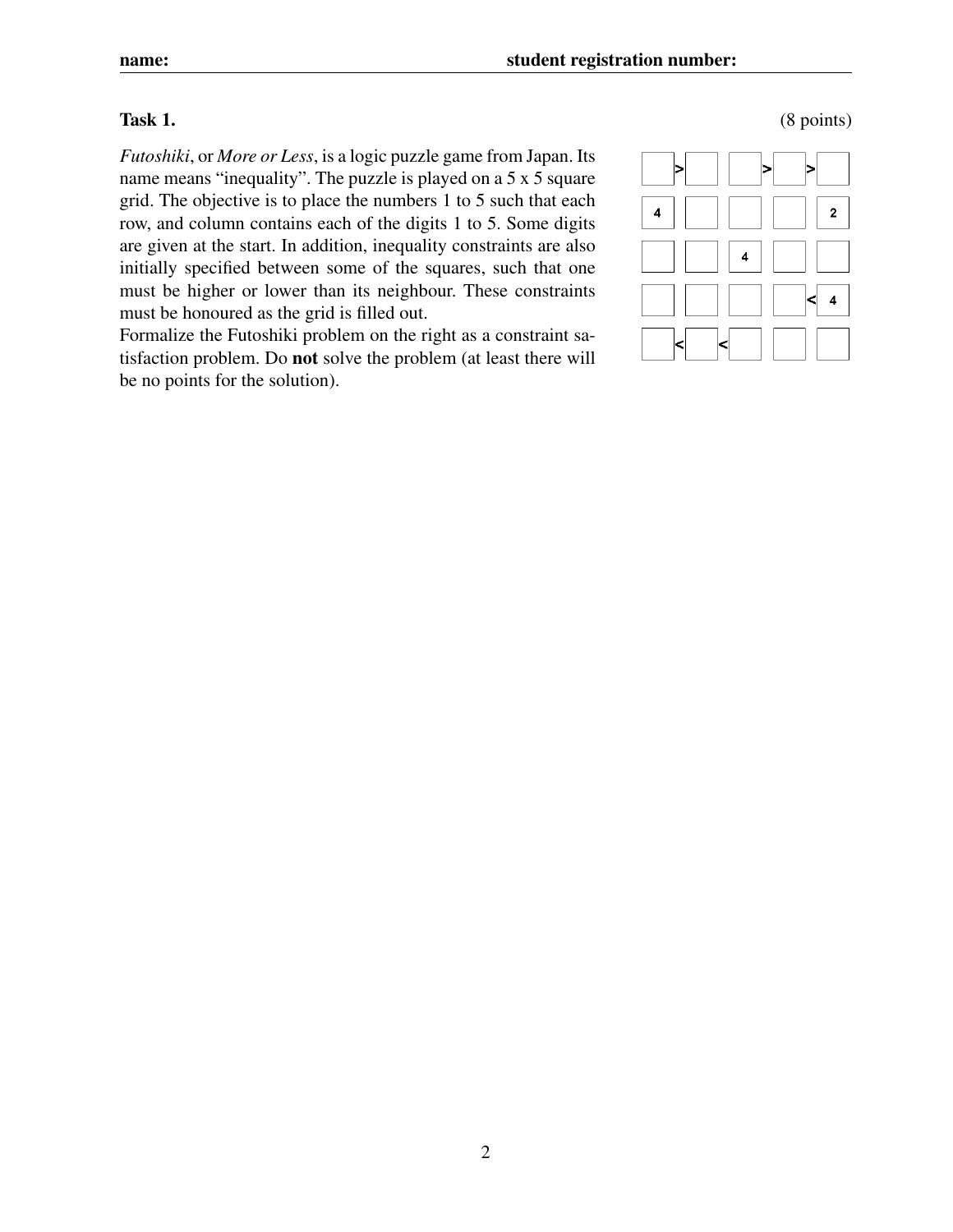## Task 2. (8 points)

Consider the follwoing CSP *P* with the linear ordering on the variables  $y \prec x \prec u \prec z \prec v$ :

$$
\langle x+y=z, y>u, x
$$

| a) Draw the graph associated to $P$ .                       | (2 points)   |
|-------------------------------------------------------------|--------------|
| b) For each node indicate its $\prec$ -width.               | $(1$ point)  |
| c) What is the width of the graph?                          | (2 points)   |
| d) What is the meaning/application of the width of a graph? | $(3$ points) |